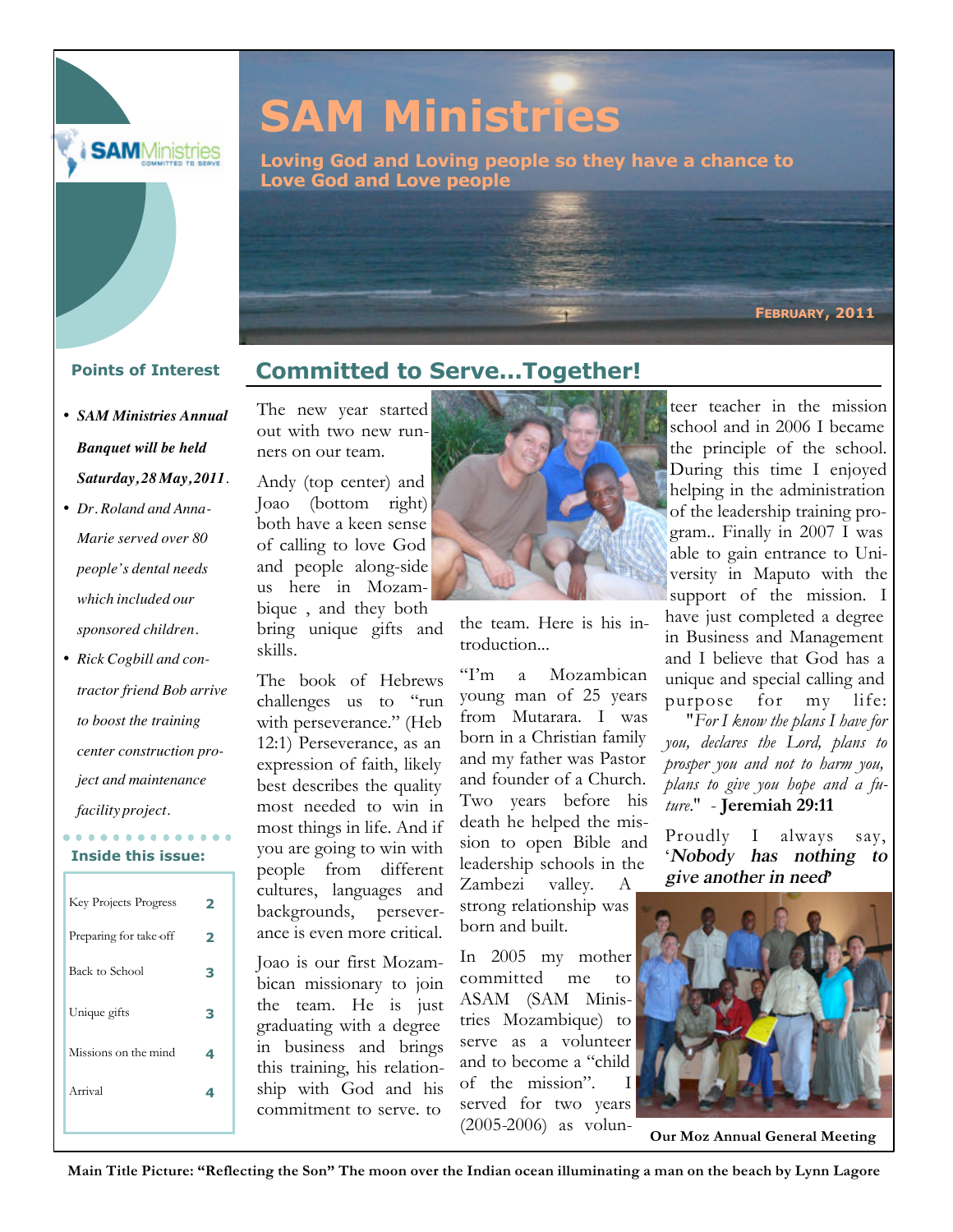### **PAGE 2** MOZAMbique SAM MINISTRIES

# **Great Progress on Key Projects**

The training center we started on quite a few years back is finally on track! The biggest obstacle was the moving and compacting of over 1500 cubic meters

of back-fill just to get to floor level.

The entire first phase was back-filled one shovel full at a time which took months (the area where the building can be seen).

Finally in December this past year we were able to find a backhoe that was available for a month or so and within 16 days we almost completed the remaining back-filling. Unfortunately the back-hoe broke down so we are continuing by hand, but the majority of the filling and compact-



ing has been done and the building will now go pretty quickly as long as we can keep getting the supplies needed.

A building contractor arrives next week for a one month short term and will be helping us with the truss construction, so we are anticipating ongoing great progress.

In the meantime we have built a couple health posts. The lat-

est one pictured below at our grade school. What a blessing this is going to be for the children who often show up with minor health issues that if treated quickly can prevent much bigger problems.

The Mercy Air house roof is now on and with Ron and Barb Wayner's return will likely see good progress.

Thank you to all who so patiently have supported these key projects.



# **Preparing for Take-Off Runway 17/35**

The history of flight is nothing short of remarkable. The history of our ability as a mission to use this amazing capability is simply miraculous!

Last year we achieved three critical benchmarks in the ongoing development of the aviation ministry. **The first** was the arrival of Ron and Barb Wayner (Mercy Air founders) to assist with infrastructure development. **The second** was the approval of our petition to government to open an airstrip on the mission property. **The third** was the initial arrival and confirmation in Andy's heart that this is where God was calling him to serve (see pg 4.).

Runway 17/35 (the magnetic headings of the runway) started taking shape when the heavy equipment arrived on-site in November last year. Great progress was achieved



but much more work is needed. Once completed the runway will enable efficient access to areas we serve, it will enable more efficient logistic support and will better enable the visits of people who minister alongside us.

The work remaining:

- \* Compacting and surfacing runway
- \* Leveling and grading parking area

\* Building an access bridge, and grading the access road

\* Installing the hangar after arrival

We were informed yesterday that our new Moz operators license is imminent and Mercy Air has a company planning a November trip to install the donated hangar. The project need is available at **www.samministriesprojects.blog spot.com.**

Please contact us for any further information if needed.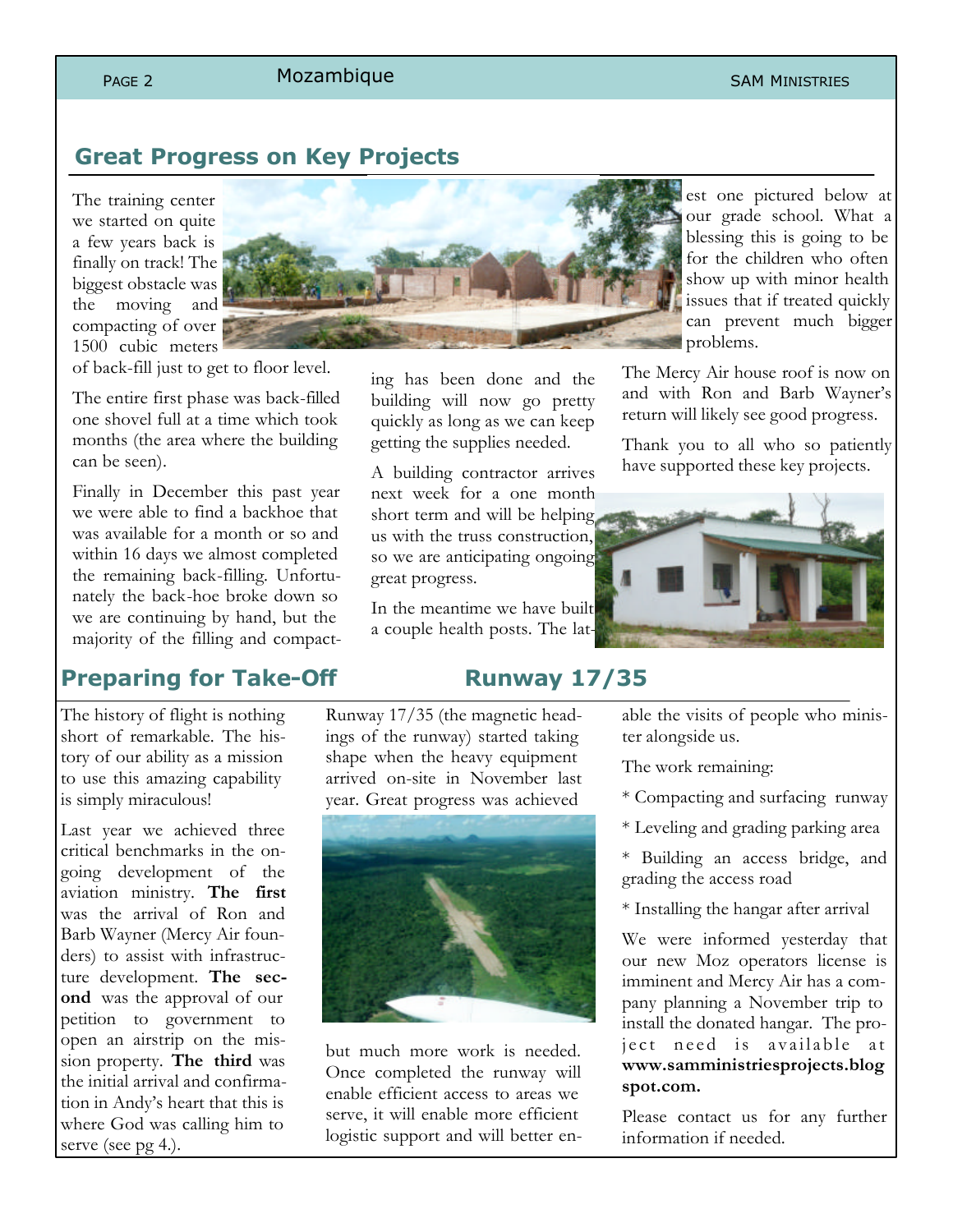### Brazil Page 3 and 2014 and 2014 and 2014 and 2014 and 2014 and 2014 and 2014 and 2014 and 2014 and 2014 and 20

# **"Back to School" Ruth Trekofski**

During the month of January parents and children flocked to the Mount Horeb Christian School to register their children. Classes began on the 7<sup>th</sup>. of February, and once again we have a full house. These first few days are busy ones for our teaching staff who are putting the finishing touches on their strategies and plans for 2011. All our teaching is based on Biblical principles, which is fundamental in the life of every child. Forty percent of all our students are from poor families and need some financial help in order to attend the school,

and for this reason we carry on a sponsorship program . **Without the help of generous sponsors like you we would not be able to offer these children the quality education they receive at Mount Horeb.** This Christ-centered edu-

cation brings the kind of change that results in not merely salvation of the soul, but true transformation of our cities, countries



and ultimately, our world. Thank you so much for investing in the lives of the children at Mount Horeb Christian School.

# **"Unique Chistmas Gifts" give us Unique Opportunities**

Our "Unique Christmas Gift" promotion this past Christmas has been the best yet with so many participating.



Each year these gifts give us unique opportunities to touch lives and be able to share the meaning of Christmas in practical ways throughout the year.

Jesus Christ's coming to earth was an event that changed history. He

is willing to come again any day or hour and live in any person who yields their life to Him, changing their history forever! This is the message we must share...we have to share... all year through.

But the message has to be seen and felt as well as told and this is where your "unique gifts" come in.

Here is a health post built with a "unique gift" from last year. This health post will open on the 4th of March, 2011 and we will have the opportunity to tell the true meaning of Christmas to a whole community and government officials. And they will feel the impact of this message in a very personal way in the months and years to come.

This elderly lady has little strength

left to grow her own food and care for her orphaned grandson, but one of your "unique gifts" will give her a chance to meet her immediate food needs until her and her grandson can find a sponsor and get longer term help. And she will know that this is because someone met Jesus!